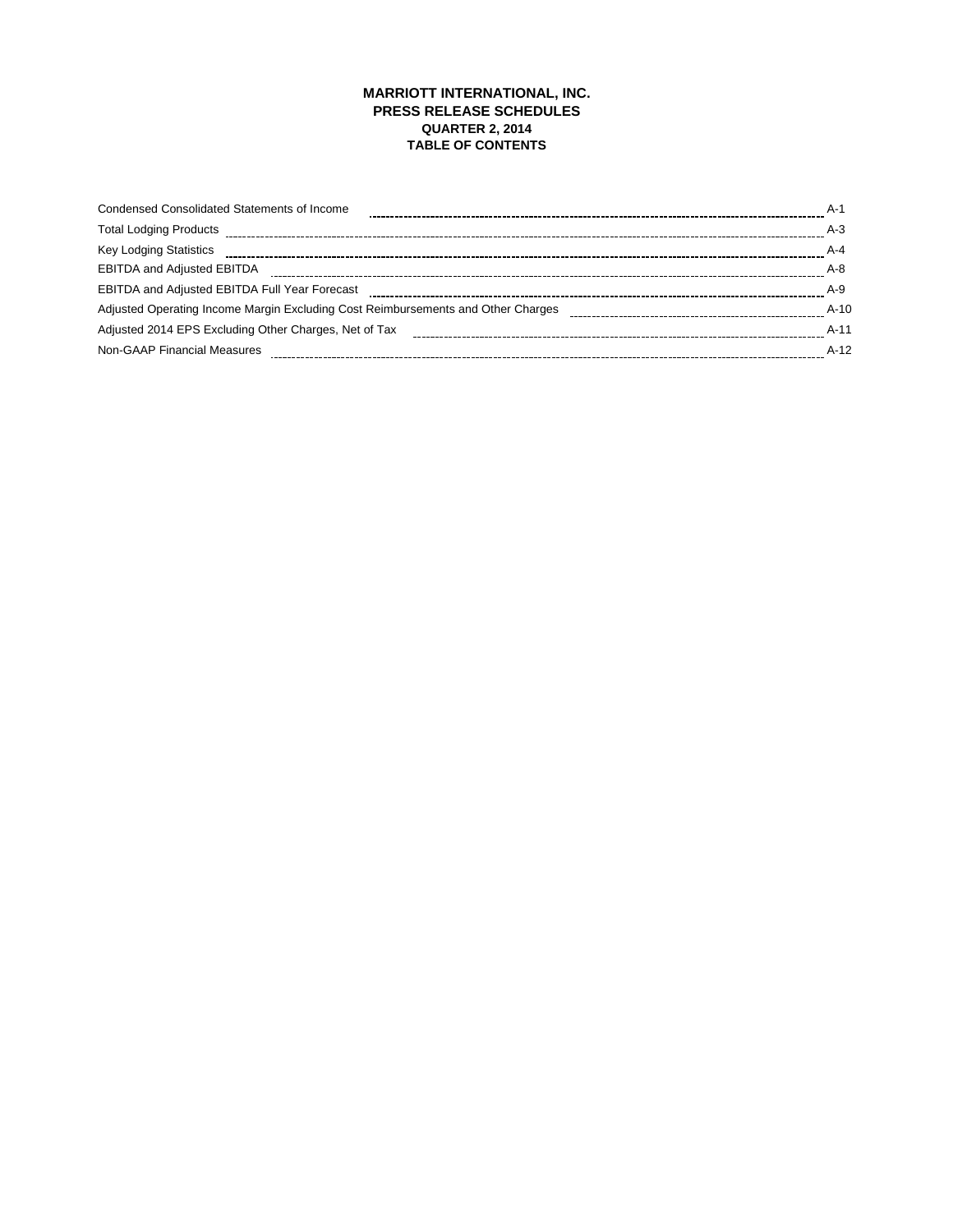### **MARRIOTT INTERNATIONAL, INC. CONDENSED CONSOLIDATED STATEMENTS OF INCOME SECOND QUARTER 2014 AND 2013**

(in millions except per share amounts, unaudited)

|                                                 | <b>Three Months Ended</b><br>June 30, 2014 | <b>Three Months Ended</b><br>June 30, 2013 | <b>Percent</b><br>Better/<br>(Worse) |  |
|-------------------------------------------------|--------------------------------------------|--------------------------------------------|--------------------------------------|--|
| <b>REVENUES</b>                                 |                                            |                                            |                                      |  |
| Base management fees                            | \$<br>176                                  | \$<br>166                                  | 6                                    |  |
| <b>Franchise fees</b>                           | 194                                        | 177                                        | 10                                   |  |
| Incentive management fees                       | 82                                         | 64                                         | 28                                   |  |
| Owned, leased, and other revenue <sup>1</sup>   | 269                                        | 246                                        | 9                                    |  |
| Cost reimbursements <sup>2</sup>                | 2,763                                      | 2,610                                      | 6                                    |  |
| <b>Total Revenues</b>                           | 3,484                                      | 3,263                                      | $\overline{7}$                       |  |
| <b>OPERATING COSTS AND EXPENSES</b>             |                                            |                                            |                                      |  |
| Owned, leased, and other - direct <sup>3</sup>  | 199                                        | 181                                        | (10)                                 |  |
| Reimbursed costs                                | 2,763                                      | 2,610                                      | (6)                                  |  |
| Depreciation, amortization, and other 4         | 47                                         | 33                                         | (42)                                 |  |
| General, administrative, and other <sup>5</sup> | 159                                        | 160                                        | $\mathbf{1}$                         |  |
| <b>Total Expenses</b>                           | 3,168                                      | 2,984                                      | (6)                                  |  |
| <b>OPERATING INCOME</b>                         | 316                                        | 279                                        | 13                                   |  |
| Gains and other income 6                        | 3                                          | 10                                         | (70)                                 |  |
| Interest expense                                | (30)                                       | (29)                                       | (3)                                  |  |
| Interest income                                 | $\overline{4}$                             | 5                                          | (20)                                 |  |
| Equity in losses <sup>7</sup>                   | (8)                                        | (2)                                        | (300)                                |  |
| <b>INCOME BEFORE INCOME TAXES</b>               | 285                                        | 263                                        | 8                                    |  |
| Provision for income taxes                      | (93)                                       | (84)                                       | (11)                                 |  |
| <b>NET INCOME</b>                               | 192<br>\$                                  | 179<br>-\$                                 | $\overline{7}$                       |  |
| <b>EARNINGS PER SHARE - Basic</b>               |                                            |                                            |                                      |  |
| Earnings per share                              | 0.66                                       | 0.58                                       | 14                                   |  |
| <b>EARNINGS PER SHARE - Diluted</b>             |                                            |                                            |                                      |  |
| Earnings per share                              | 0.64                                       | 0.57<br>\$.                                | 12                                   |  |
| <b>Basic Shares</b>                             | 292.5                                      | 306.7                                      |                                      |  |
| <b>Diluted Shares</b>                           | 298.7                                      | 314.0                                      |                                      |  |

\* Percent cannot be calculated.

1 – *Owned, leased, and other revenue* includes revenue from the properties we own or lease, termination fees, branding fees, and other revenue.

2 – *Cost reimbursements* include reimbursements from properties for Marriott-funded operating expenses.

3 – *Owned, leased, and other - direct* expenses include operating expenses related to our owned or leased hotels, including lease payments and pre-opening expenses.

4 – *Depreciation, amortization, and other* expenses include depreciation for fixed assets, amortization of capitalized costs incurred to acquire management, franchise, and license agreements, and any related impairments, accelerations, or write-offs.

5 – *General, administrative, and other* expenses include the overhead costs allocated to our segments, and our corporate overhead costs and and general expenses.

6 – *Gains and other income* includes gains and losses on: the sale of real estate, the sale or other-than-temporary impairment of joint ventures and investments, and income from cost method investments.

7 – *Equity in losses* include our equity in earnings or losses of unconsolidated equity method investments.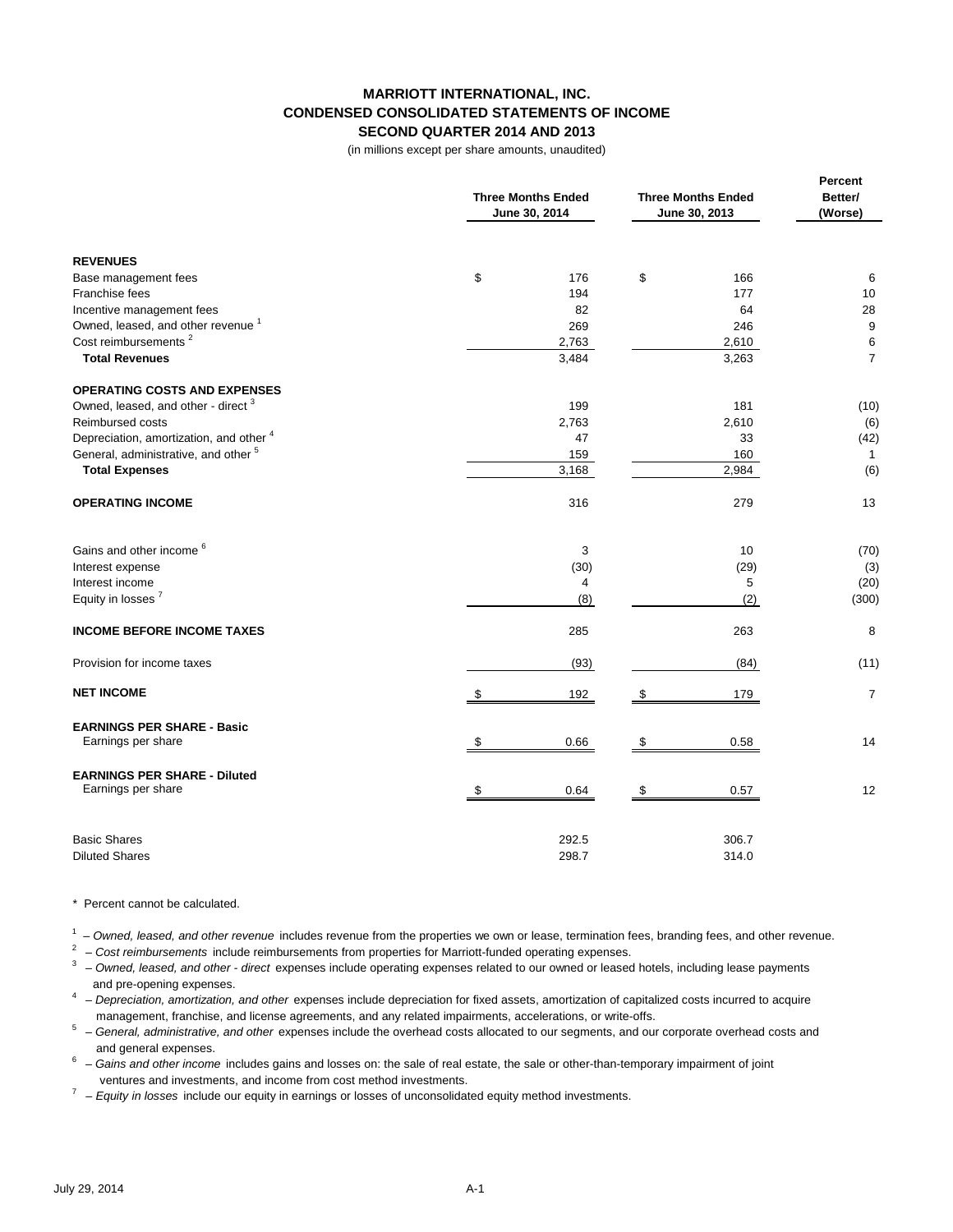### **MARRIOTT INTERNATIONAL, INC. CONDENSED CONSOLIDATED STATEMENTS OF INCOME SECOND QUARTER YEAR-TO-DATE 2014 AND 2013**

(in millions except per share amounts, unaudited)

|                                                         | <b>Six Months Ended</b><br>June 30, 2014 | <b>Six Months Ended</b><br>June 30, 2013 | Percent<br>Better/<br>(Worse) |                |
|---------------------------------------------------------|------------------------------------------|------------------------------------------|-------------------------------|----------------|
| <b>REVENUES</b>                                         |                                          |                                          |                               |                |
| Base management fees                                    | \$<br>331                                | \$                                       | 319                           | 4              |
| Franchise fees                                          | 357                                      |                                          | 328                           | 9              |
| Incentive management fees                               | 153                                      |                                          | 130                           | 18             |
| Owned, leased, and other revenue <sup>1</sup>           | 503                                      |                                          | 470                           | $\overline{7}$ |
| Cost reimbursements <sup>2</sup>                        | 5,433                                    |                                          | 5,158                         | 5              |
| <b>Total Revenues</b>                                   | 6,777                                    |                                          | 6,405                         | 6              |
| <b>OPERATING COSTS AND EXPENSES</b>                     |                                          |                                          |                               |                |
| Owned, leased, and other - direct <sup>3</sup>          | 384                                      |                                          | 360                           | (7)            |
| Reimbursed costs                                        | 5,433                                    |                                          | 5,158                         | (5)            |
| Depreciation, amortization, and other 4                 | 83                                       |                                          | 58                            | (43)           |
| General, administrative, and other <sup>5</sup>         | 307                                      |                                          | 324                           | 5              |
| <b>Total Expenses</b>                                   | 6,207                                    |                                          | 5,900                         | (5)            |
| <b>OPERATING INCOME</b>                                 | 570                                      |                                          | 505                           | 13             |
| Gains and other income <sup>6</sup>                     | 3                                        |                                          | 13                            | (77)           |
| Interest expense                                        | (60)                                     |                                          | (60)                          |                |
| Interest income                                         | 9                                        |                                          | 8                             | 13             |
| Equity in losses <sup>7</sup>                           | (6)                                      |                                          | (2)                           | (200)          |
| <b>INCOME BEFORE INCOME TAXES</b>                       | 516                                      |                                          | 464                           | 11             |
| Provision for income taxes                              | (152)                                    |                                          | (149)                         | (2)            |
| <b>NET INCOME</b>                                       | 364<br>\$                                | \$                                       | 315                           | 16             |
| <b>EARNINGS PER SHARE - Basic</b><br>Earnings per share | 1.24<br>\$                               | \$                                       | 1.02                          | 22             |
| <b>EARNINGS PER SHARE - Diluted</b>                     |                                          |                                          |                               |                |
| Earnings per share                                      | 1.21<br>S                                | \$                                       | 0.99                          | 22             |
| <b>Basic Shares</b>                                     | 294.3                                    |                                          | 309.3                         |                |
| <b>Diluted Shares</b>                                   | 301.2                                    |                                          | 317.3                         |                |

\* Percent cannot be calculated.

1 – *Owned, leased, and other revenue* includes revenue from the properties we own or lease, termination fees, branding fees, and other revenue.

2 – *Cost reimbursements* include reimbursements from properties for Marriott-funded operating expenses.

3 – *Owned, leased, and other - direct* expenses include operating expenses related to our owned or leased hotels, including lease payments and pre-opening expenses.

4 – *Depreciation, amortization, and other* expenses include depreciation for fixed assets, amortization of capitalized costs incurred to acquire management, franchise, and license agreements, and any related impairments, accelerations, or write-offs.

5 – *General, administrative, and other* expenses include the overhead costs allocated to our segments, and our corporate overhead costs and and general expenses.

6 – *Gains and other income* includes gains and losses on: the sale of real estate, the sale or other-than-temporary impairment of joint ventures and investments, and income from cost method investments.

7 – *Equity in losses* include our equity in earnings or losses of unconsolidated equity method investments.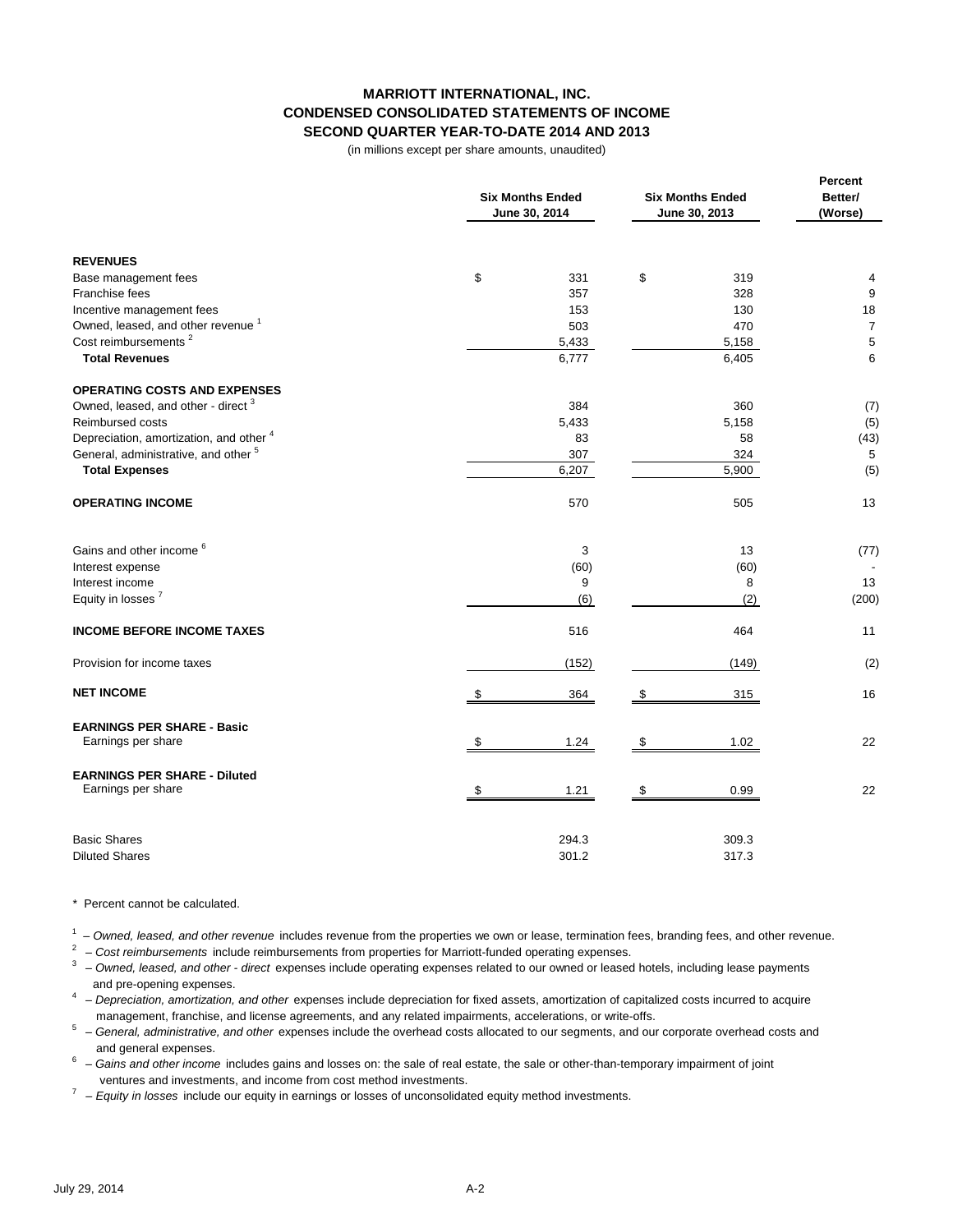# **MARRIOTT INTERNATIONAL, INC. TOTAL LODGING PRODUCTS**

|                                      |                         | <b>Number of Properties</b> |                      | <b>Number of Rooms/Suites</b> |                         |                      |  |
|--------------------------------------|-------------------------|-----------------------------|----------------------|-------------------------------|-------------------------|----------------------|--|
| <b>Brand</b>                         | <b>June 30,</b><br>2014 | <b>June 30,</b><br>2013     | vs. June 30,<br>2013 | <b>June 30,</b><br>2014       | <b>June 30,</b><br>2013 | vs. June 30,<br>2013 |  |
| <b>Domestic Full-Service</b>         |                         |                             |                      |                               |                         |                      |  |
| <b>Marriott Hotels</b>               | 346                     | 348                         | (2)                  | 140,247                       | 140,626                 | (379)                |  |
| <b>Renaissance Hotels</b>            | 77                      | 77                          | $\blacksquare$       | 27,419                        | 27,820                  | (401)                |  |
| Autograph Collection                 | 34                      | 26                          | 8                    | 8,842                         | 6,917                   | 1,925                |  |
| <b>Gaylord Hotels</b>                | 5                       | 5                           |                      | 8,098                         | 8,098                   |                      |  |
| The Ritz-Carlton                     | 38                      | 38                          |                      | 11,300                        | 11,356                  | (56)                 |  |
| The Ritz-Carlton Residential         | 30                      | 30                          |                      | 3,598                         | 3,598                   |                      |  |
| <b>Domestic Limited-Service</b>      |                         |                             |                      |                               |                         |                      |  |
| Courtyard                            | 845                     | 824                         | 21                   | 119,072                       | 115,733                 | 3,339                |  |
| Fairfield Inn & Suites               | 698                     | 689                         | 9                    | 63,488                        | 62,855                  | 633                  |  |
| SpringHill Suites                    | 311                     | 301                         | 10                   | 36,537                        | 35,329                  | 1,208                |  |
| Residence Inn                        | 635                     | 612                         | 23                   | 76,912                        | 73,851                  | 3,061                |  |
| <b>TownePlace Suites</b>             | 228                     | 218                         | 10                   | 22,683                        | 21,630                  | 1,053                |  |
| International                        |                         |                             |                      |                               |                         |                      |  |
| <b>Marriott Hotels</b>               | 222                     | 208                         | 14                   | 68,042                        | 63,922                  | 4,120                |  |
| <b>Renaissance Hotels</b>            | 82                      | 77                          | 5                    | 25,745                        | 25,090                  | 655                  |  |
| Autograph Collection <sup>1</sup>    | 27                      | 18                          | 9                    | 3,516                         | 2,041                   | 1,475                |  |
| Protea Hotels                        | 112                     |                             | 112                  | 9,995                         |                         | 9,995                |  |
| Courtyard                            | 122                     | 113                         | 9                    | 24,040                        | 22,119                  | 1,921                |  |
| Fairfield Inn & Suites               | 17                      | 14                          | 3                    | 2,092                         | 1,716                   | 376                  |  |
| SpringHill Suites                    | $\overline{2}$          | $\overline{2}$              |                      | 299                           | 299                     |                      |  |
| Residence Inn                        | 24                      | 23                          | 1                    | 3,349                         | 3,229                   | 120                  |  |
| <b>TownePlace Suites</b>             | 3                       | $\overline{2}$              | 1                    | 426                           | 278                     | 148                  |  |
| <b>Marriott Executive Apartments</b> | 28                      | 27                          | $\mathbf{1}$         | 4,423                         | 4,295                   | 128                  |  |
| The Ritz-Carlton                     | 47                      | 42                          | 5                    | 13,777                        | 12,655                  | 1,122                |  |
| The Ritz-Carlton Residential         | 10                      | $\overline{7}$              | 3                    | 630                           | 469                     | 161                  |  |
| The Ritz-Carlton Serviced Apartments | $\overline{4}$          | 4                           |                      | 579                           | 579                     |                      |  |
| <b>Bulgari Hotels &amp; Resorts</b>  | 3                       | 3                           |                      | 202                           | 202                     |                      |  |
| <b>EDITION</b>                       | $\overline{2}$          | 1                           | 1                    | 251                           | 78                      | 173                  |  |
| AC Hotels by Marriott <sup>1</sup>   | 73                      | 75                          | (2)                  | 8,310                         | 8,491                   | (181)                |  |
| Timeshare <sup>2</sup>               | 62                      | 63                          | (1)                  | 13,054                        | 12,856                  | 198                  |  |
| <b>Total</b>                         | 4,087                   | 3,847                       | 240                  | 696,926                       | 666,132                 | 30,794               |  |

 that hold management agreements and also provide services to franchised properties.  $1$  All AC Hotels by Marriott properties and five Autograph Collection properties included in this table are operated by unconsolidated joint ventures

<sup>2</sup> Timeshare unit and room counts are as of June 20, 2014 and June 14, 2013, the end of Marriott Vacation Worldwide's second quarter for 2014 and 2013, respectively.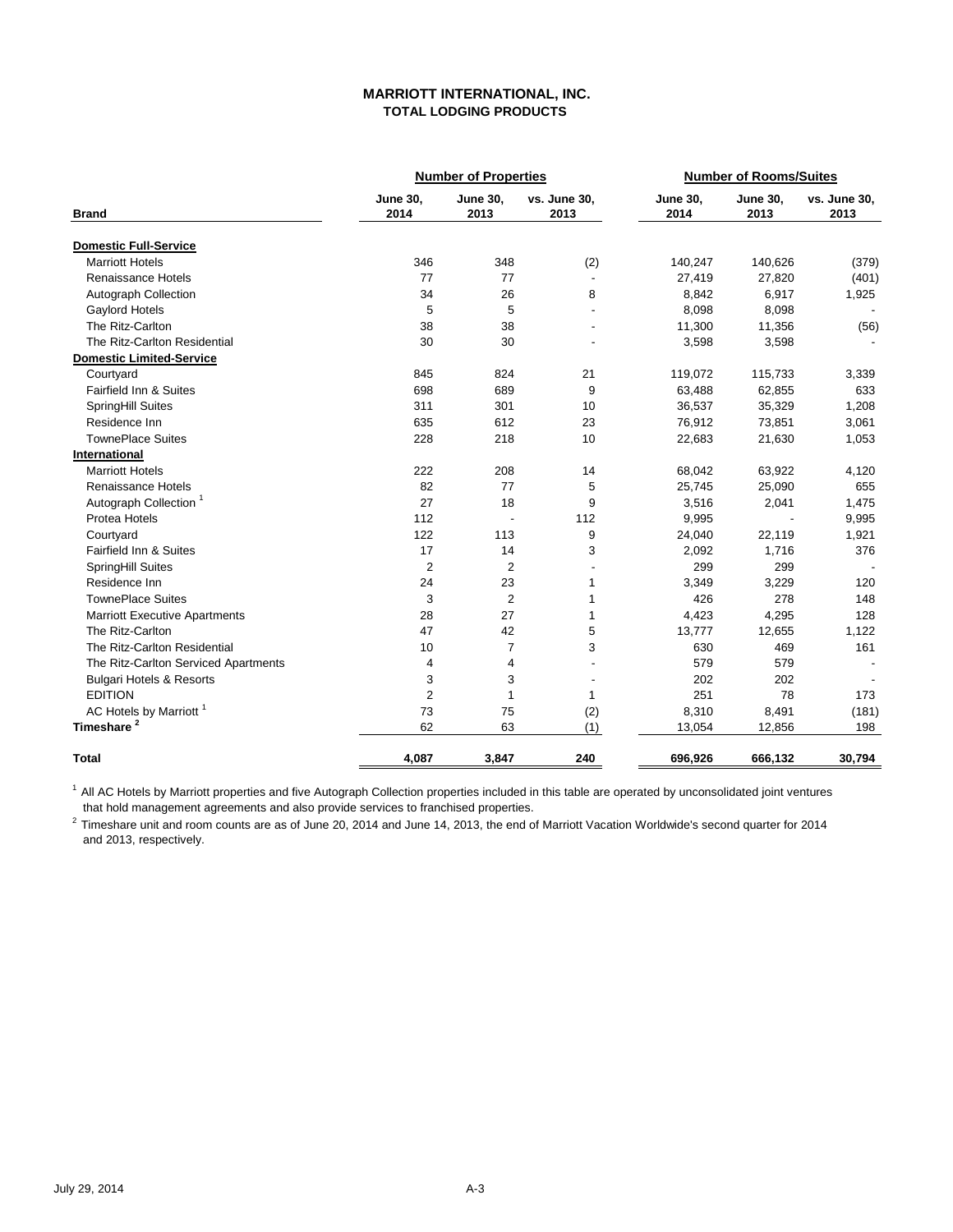### **MARRIOTT INTERNATIONAL, INC. KEY LODGING STATISTICS Constant \$**

### **Comparable Company-Operated International Properties1**

|                                        | Three Months Ended June 30, 2014 and June 30, 2013 |               |       |           |      |          |                           |  |
|----------------------------------------|----------------------------------------------------|---------------|-------|-----------|------|----------|---------------------------|--|
|                                        |                                                    | <b>REVPAR</b> |       | Occupancy |      |          | <b>Average Daily Rate</b> |  |
| Region                                 | 2014                                               | vs. 2013      | 2014  | vs. 2013  |      | 2014     | vs. 2013                  |  |
| Caribbean & Latin America <sup>2</sup> | \$170.88                                           | 12.7%         | 73.5% | 1.8%      | pts. | \$232.45 | 10.0%                     |  |
| Europe                                 | \$160.25                                           | 1.3%          | 77.9% | 0.5%      | pts. | \$205.60 | 0.6%                      |  |
| Middle East & Africa                   | \$117.57                                           | 3.9%          | 62.8% | 1.7%      | pts. | \$187.10 | 1.2%                      |  |
| Asia Pacific                           | \$126.19                                           | 5.5%          | 72.8% | 2.0%      | pts. | \$173.24 | 2.6%                      |  |
| Total International <sup>2,3</sup>     | \$143.03                                           | 4.5%          | 73.6% | 1.4%      | pts. | \$194.31 | 2.5%                      |  |
| Worldwide <sup>2,4</sup>               | \$138.07                                           | 5.1%          | 76.8% | 1.6%      | pts. | \$179.76 | 2.9%                      |  |

#### **Comparable Systemwide International Properties1**

|                                        | Three Months Ended June 30, 2014 and June 30, 2013 |          |           |          |      |                           |          |  |
|----------------------------------------|----------------------------------------------------|----------|-----------|----------|------|---------------------------|----------|--|
|                                        | <b>REVPAR</b>                                      |          | Occupancy |          |      | <b>Average Daily Rate</b> |          |  |
| Region                                 | 2014                                               | vs. 2013 | 2014      | vs. 2013 |      | 2014                      | vs. 2013 |  |
| Caribbean & Latin America <sup>2</sup> | \$145.15                                           | 10.6%    | 72.3%     | 1.7%     | pts. | \$200.85                  | 8.0%     |  |
| Europe                                 | \$148.74                                           | 1.6%     | 75.9%     | 0.8%     | pts. | \$195.92                  | 0.6%     |  |
| Middle East & Africa                   | \$116.06                                           | 4.9%     | 63.4%     | 2.1%     | pts. | \$183.10                  | 1.5%     |  |
| Asia Pacific                           | \$126.51                                           | 5.6%     | 73.3%     | 2.0%     | pts. | \$172.56                  | 2.8%     |  |
| Total International <sup>2,5</sup>     | \$137.37                                           | 4.6%     | 73.2%     | 1.5%     | pts. | \$187.63                  | 2.5%     |  |
| Worldwide <sup>2,4</sup>               | \$116.63                                           | 5.8%     | 77.0%     | 1.7%     | pts. | \$151.39                  | 3.5%     |  |

<sup>1</sup> Statistics are in constant dollars. International includes properties located outside the United States and Canada, except for Worldwide which includes the United States.

 $2$  Due to significant inflation in Venezuela, in the 2014 second quarter we removed our three hotels in that country from our set of comparable properties.

<sup>3</sup> Includes Marriott Hotels, Renaissance, Autograph Collection, The Ritz-Carlton, Bulgari, Residence Inn, and Courtyard properties.

4 Includes Marriott Hotels, Renaissance, Autograph Collection, Gaylord Hotels, The Ritz-Carlton, Bulgari,

Residence Inn, Courtyard, Fairfield Inn & Suites, TownePlace Suites, and SpringHill Suites properties.

<sup>5</sup> Includes Marriott Hotels, Renaissance, Autograph Collection, The Ritz-Carlton, Bulgari, Residence Inn, Courtyard, and Fairfield Inn & Suites properties.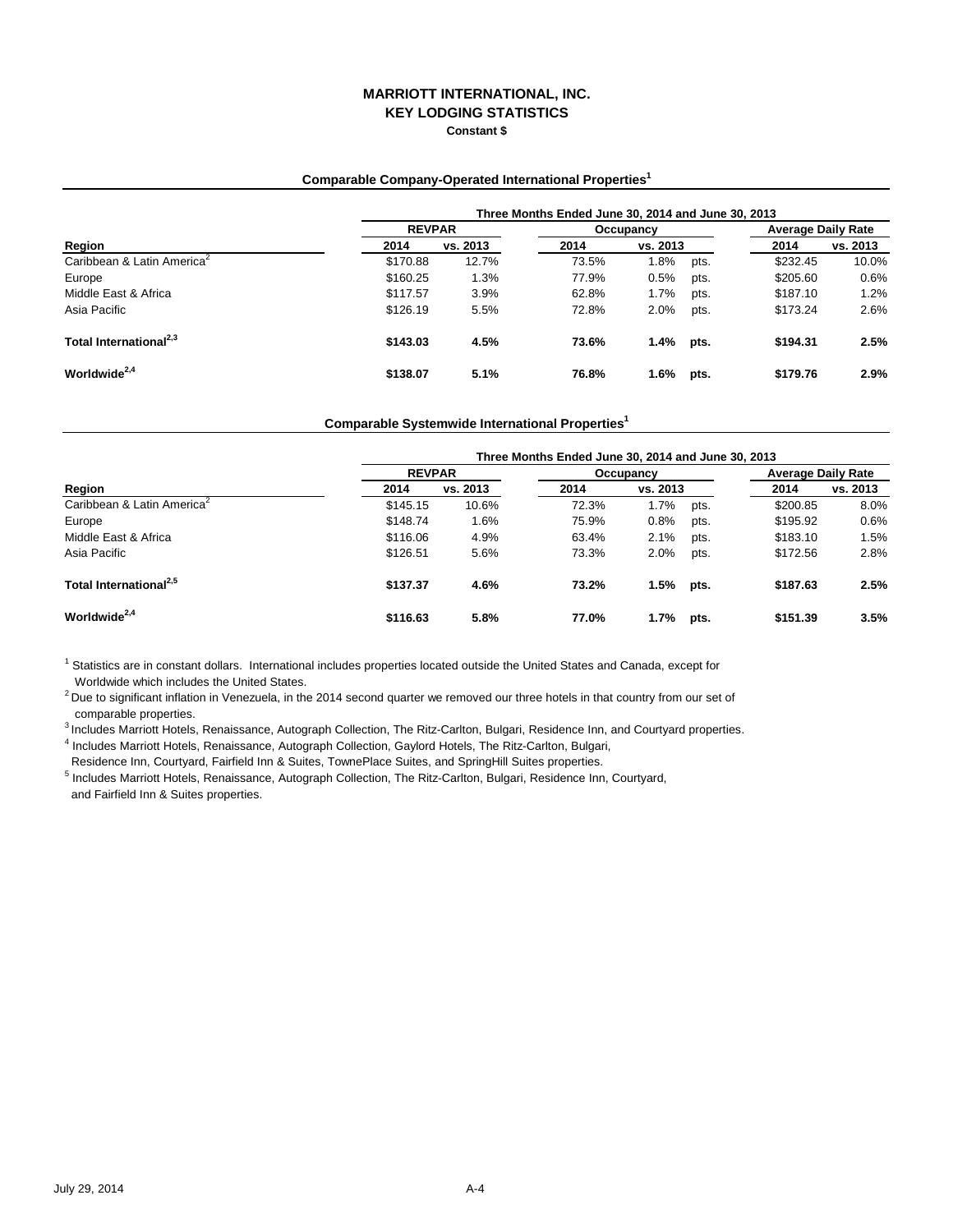#### **MARRIOTT INTERNATIONAL, INC. KEY LODGING STATISTICS Constant \$**

### **Comparable Company-Operated International Properties1**

|                                        |          | Six Months Ended June 30, 2014 and June 30, 2013 |       |           |      |          |                           |  |  |
|----------------------------------------|----------|--------------------------------------------------|-------|-----------|------|----------|---------------------------|--|--|
|                                        |          | <b>REVPAR</b>                                    |       | Occupancy |      |          | <b>Average Daily Rate</b> |  |  |
| Region                                 | 2014     | vs. 2013                                         | 2014  | vs. 2013  |      | 2014     | vs. 2013                  |  |  |
| Caribbean & Latin America <sup>2</sup> | \$196.43 | 10.8%                                            | 76.0% | 2.3%      | pts. | \$258.58 | 7.4%                      |  |  |
| Europe                                 | \$137.79 | 1.8%                                             | 70.7% | 1.0%      | pts. | \$194.84 | 0.4%                      |  |  |
| Middle East & Africa                   | \$121.52 | 1.8%                                             | 62.1% | 1.4%      | pts. | \$195.78 | $-0.6%$                   |  |  |
| Asia Pacific                           | \$128.73 | 6.0%                                             | 72.0% | 2.1%      | pts. | \$178.74 | 2.8%                      |  |  |
| Total International <sup>2,3</sup>     | \$139.46 | 4.8%                                             | 70.9% | 1.7%      | pts. | \$196.79 | 2.3%                      |  |  |
| Worldwide <sup>2,4</sup>               | \$132.35 | 5.3%                                             | 73.5% | 1.8%      | pts. | \$179.96 | 2.7%                      |  |  |

**Comparable Systemwide International Properties1**

|                                        | Six Months Ended June 30, 2014 and June 30, 2013 |          |       |           |      |                           |          |  |  |
|----------------------------------------|--------------------------------------------------|----------|-------|-----------|------|---------------------------|----------|--|--|
| Region                                 | <b>REVPAR</b>                                    |          |       | Occupancy |      | <b>Average Daily Rate</b> |          |  |  |
|                                        | 2014                                             | vs. 2013 | 2014  | vs. 2013  |      | 2014                      | vs. 2013 |  |  |
| Caribbean & Latin America <sup>2</sup> | \$159.62                                         | 9.5%     | 72.8% | 2.2%      | pts. | \$219.37                  | 6.2%     |  |  |
| Europe                                 | \$128.50                                         | 2.5%     | 68.8% | 1.2%      | pts. | \$186.72                  | 0.6%     |  |  |
| Middle East & Africa                   | \$119.70                                         | 2.7%     | 62.8% | 1.8%      | pts. | \$190.70                  | $-0.2%$  |  |  |
| Asia Pacific                           | \$128.43                                         | 6.1%     | 72.4% | 2.1%      | pts. | \$177.27                  | 3.0%     |  |  |
| Total International <sup>2,5</sup>     | \$132.62                                         | 5.0%     | 70.1% | $1.7\%$   | pts. | \$189.19                  | 2.4%     |  |  |
| Worldwide <sup>2,4</sup>               | \$110.27                                         | 5.9%     | 73.1% | 1.8%      | pts. | \$150.75                  | 3.3%     |  |  |

<sup>1</sup> Statistics are in constant dollars. International includes properties located outside the United States and Canada, except for Worldwide which includes the United States.

 $2$  Due to significant inflation in Venezuela, in the 2014 second quarter we removed our three hotels in that country from our set of comparable properties. Statistics have been adjusted as if the change had been made at the beginning of the year.

<sup>3</sup> Includes Marriott Hotels, Renaissance, Autograph Collection, The Ritz-Carlton, Bulgari, Residence Inn, and Courtyard properties.

4 Includes Marriott Hotels, Renaissance, Autograph Collection, Gaylord Hotels, The Ritz-Carlton, Bulgari, Residence Inn, Courtyard, Fairfield Inn & Suites, TownePlace Suites, and SpringHill Suites properties.

<sup>5</sup> Includes Marriott Hotels, Renaissance, Autograph Collection, The Ritz-Carlton, Bulgari, Residence Inn, Courtyard, and Fairfield Inn & Suites properties.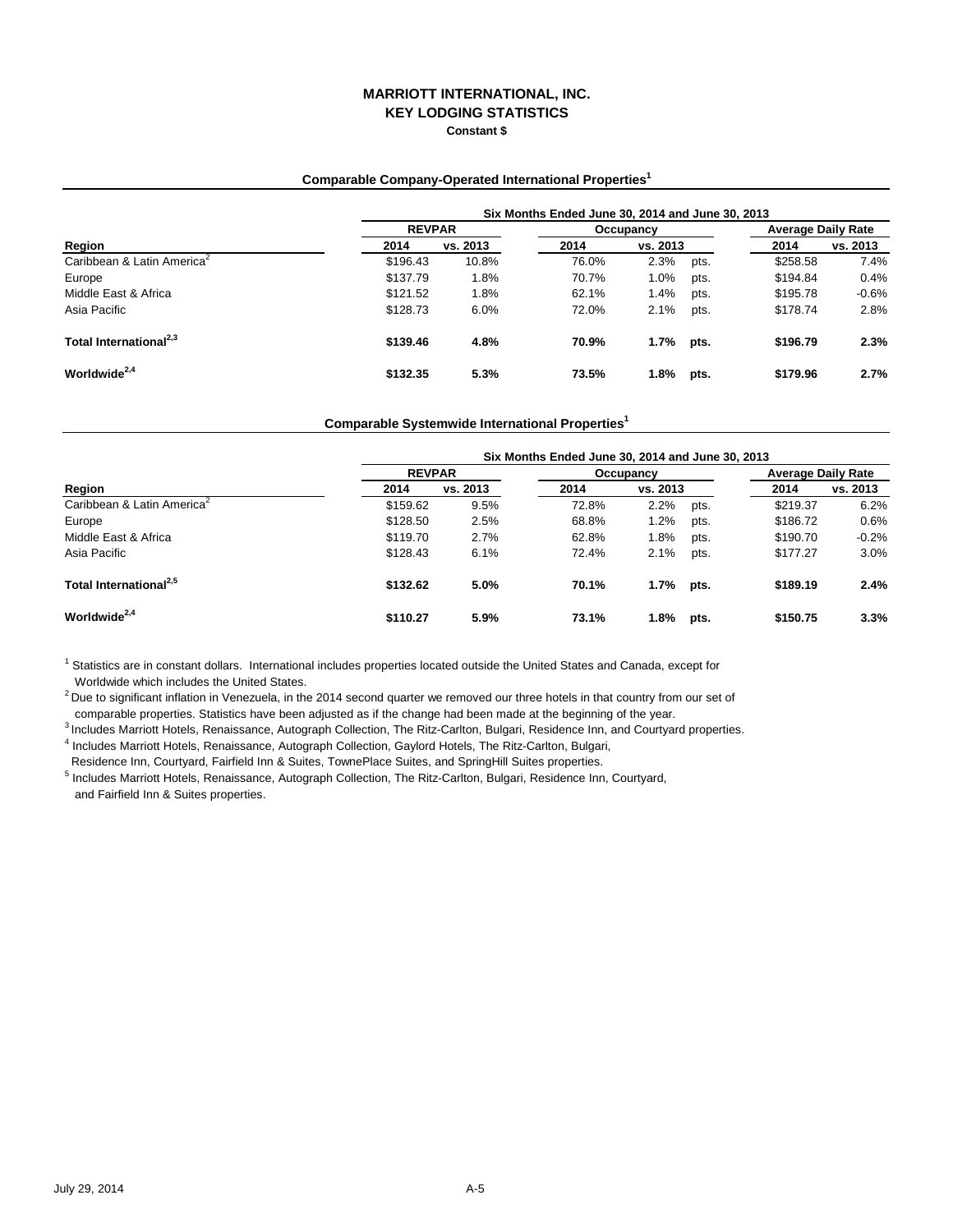# **MARRIOTT INTERNATIONAL, INC. KEY LODGING STATISTICS**

### **Comparable Company-Operated North American Properties1**

|                                                       | Three Months Ended June 30, 2014 and June 30, 2013 |               |       |           |      |                           |          |  |
|-------------------------------------------------------|----------------------------------------------------|---------------|-------|-----------|------|---------------------------|----------|--|
|                                                       |                                                    | <b>REVPAR</b> |       | Occupancy |      | <b>Average Daily Rate</b> |          |  |
| <b>Brand</b>                                          | 2014                                               | vs. 2013      | 2014  | vs. 2013  |      | 2014                      | vs. 2013 |  |
| <b>Marriott Hotels</b>                                | \$149.83                                           | 4.3%          | 79.0% | 1.5%      | pts. | \$189.56                  | 2.3%     |  |
| Renaissance                                           | \$143.65                                           | 3.2%          | 78.7% | 0.9%      | pts. | \$182.54                  | 2.1%     |  |
| The Ritz-Carlton                                      | \$255.78                                           | 6.4%          | 75.9% | 1.2%      | pts. | \$337.09                  | 4.7%     |  |
| Composite North American Full-Service <sup>2</sup>    | \$158.25                                           | 4.4%          | 78.3% | 1.3%      | pts. | \$202.08                  | 2.6%     |  |
| Courtyard                                             | \$99.66                                            | 8.2%          | 76.4% | 2.4%      | pts. | \$130.37                  | 4.8%     |  |
| SpringHill Suites                                     | \$89.27                                            | 6.2%          | 79.7% | 2.3%      | pts. | \$112.00                  | 3.0%     |  |
| Residence Inn                                         | \$110.48                                           | 5.0%          | 81.7% | 0.9%      | pts. | \$135.18                  | 3.8%     |  |
| <b>TownePlace Suites</b>                              | \$74.95                                            | 24.1%         | 78.9% | 9.3%      | pts. | \$95.01                   | 9.5%     |  |
| Composite North American Limited-Service <sup>3</sup> | \$100.96                                           | 7.6%          | 78.2% | 2.2%      | pts. | \$129.07                  | 4.5%     |  |
| Composite - All <sup>4</sup>                          | \$135.80                                           | 5.3%          | 78.3% | 1.7%      | pts. | \$173.49                  | 3.1%     |  |

#### **Comparable Systemwide North American Properties1**

|                                                       | Three Months Ended June 30, 2014 and June 30, 2013 |          |           |          |      |                           |          |  |
|-------------------------------------------------------|----------------------------------------------------|----------|-----------|----------|------|---------------------------|----------|--|
|                                                       | <b>REVPAR</b>                                      |          | Occupancy |          |      | <b>Average Daily Rate</b> |          |  |
| <b>Brand</b>                                          | 2014                                               | vs. 2013 | 2014      | vs. 2013 |      | 2014                      | vs. 2013 |  |
| <b>Marriott Hotels</b>                                | \$132.47                                           | 5.0%     | 76.7%     | 1.3%     | pts. | \$172.67                  | 3.2%     |  |
| Renaissance                                           | \$127.32                                           | 5.2%     | 77.7%     | 1.9%     | pts. | \$163.86                  | 2.6%     |  |
| Autograph Collection                                  | \$185.55                                           | 9.1%     | 79.4%     | 0.6%     | pts. | \$233.75                  | 8.3%     |  |
| The Ritz-Carlton                                      | \$255.78                                           | 6.4%     | 75.9%     | 1.2%     | pts. | \$337.09                  | 4.7%     |  |
| <b>Composite North American Full-Service</b>          | \$140.82                                           | 5.3%     | 76.8%     | 1.3%     | pts. | \$183.35                  | 3.5%     |  |
| Courtyard                                             | \$100.42                                           | 6.7%     | 77.0%     | 1.8%     | pts. | \$130.39                  | 4.2%     |  |
| Fairfield Inn & Suites                                | \$78.38                                            | 7.3%     | 75.1%     | 2.0%     | pts. | \$104.38                  | 4.3%     |  |
| <b>SpringHill Suites</b>                              | \$89.88                                            | 6.9%     | 78.9%     | 2.4%     | pts. | \$113.96                  | 3.7%     |  |
| Residence Inn                                         | \$109.23                                           | 5.7%     | 83.1%     | 1.4%     | pts. | \$131.47                  | 3.9%     |  |
| <b>TownePlace Suites</b>                              | \$77.20                                            | 10.3%    | 79.3%     | 3.2%     | pts. | \$97.36                   | 5.8%     |  |
| Composite North American Limited-Service <sup>3</sup> | \$95.25                                            | 6.8%     | 78.4%     | 1.9%     | pts. | \$121.44                  | 4.1%     |  |
| Composite - All <sup>6</sup>                          | \$112.36                                           | 6.0%     | 77.8%     | 1.7%     | pts. | \$144.37                  | 3.7%     |  |

<sup>1</sup> Statistics include properties located in the United States.

2 Includes the Marriott Hotels, Renaissance Hotels, Gaylord Hotels, and The Ritz-Carlton properties.

<sup>3</sup> Includes the Residence Inn, Courtyard, Fairfield Inn & Suites, TownePlace Suites, and SpringHill Suites properties.

4 Includes the Marriott Hotels, Renaissance Hotels, Gaylord Hotels, The Ritz-Carlton, Residence Inn, Courtyard,

Fairfield Inn & Suites, TownePlace Suites, and SpringHill Suites properties.

5 Includes the Marriott Hotels, Renaissance Hotels, Gaylord Hotels, Autograph, and The Ritz-Carlton properties.

<sup>6</sup> Includes the Marriott Hotels, Renaissance Hotels, Gaylord Hotels, Autograph, The Ritz-Carlton, Residence Inn,

Courtyard, Fairfield Inn & Suites, TownePlace Suites, and SpringHill Suites properties.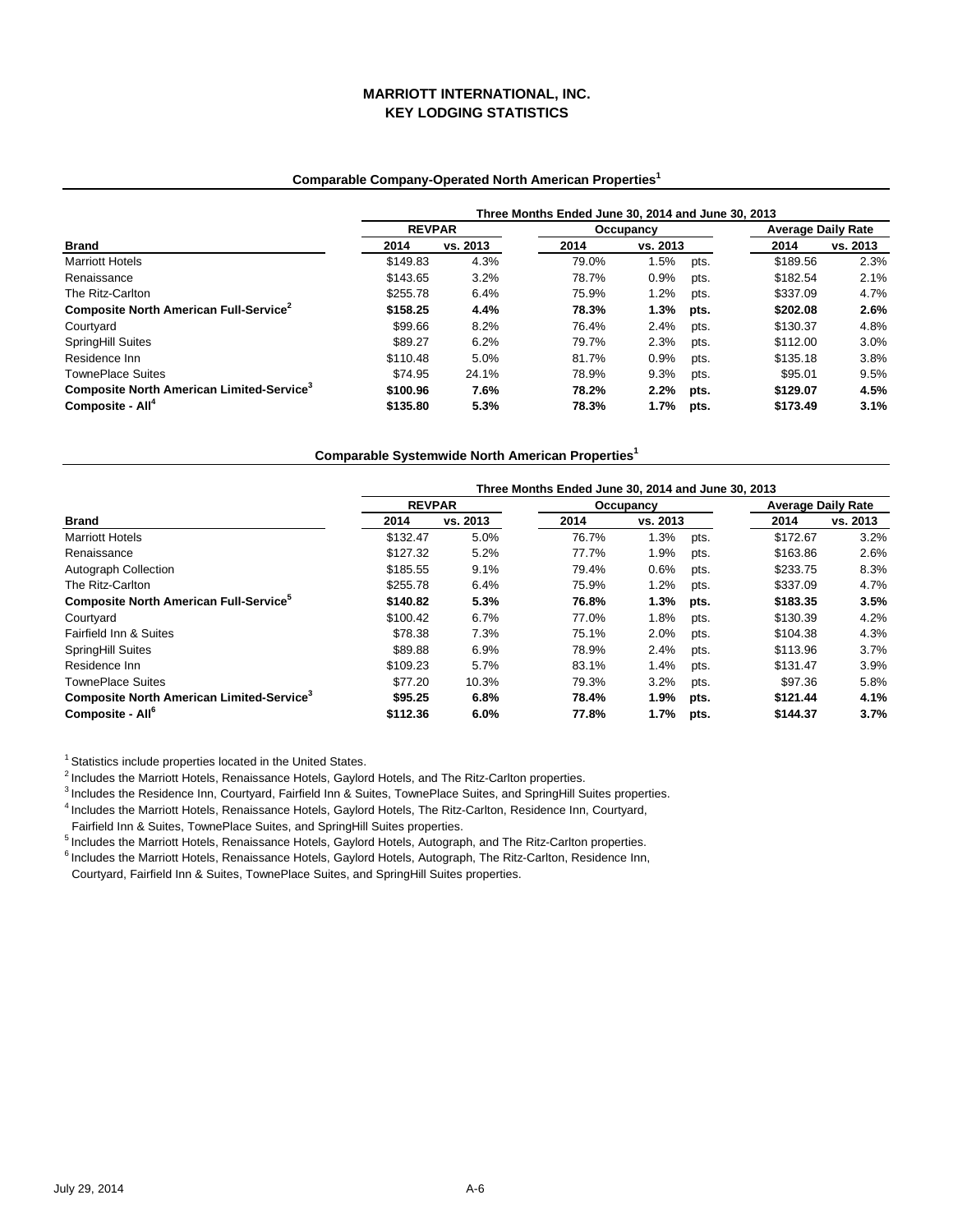# **MARRIOTT INTERNATIONAL, INC. KEY LODGING STATISTICS**

### **Comparable Company-Operated North American Properties1**

|                                                       | Six Months Ended June 30, 2014 and June 30, 2013 |          |           |          |      |                           |          |  |
|-------------------------------------------------------|--------------------------------------------------|----------|-----------|----------|------|---------------------------|----------|--|
|                                                       | <b>REVPAR</b>                                    |          | Occupancy |          |      | <b>Average Daily Rate</b> |          |  |
| <b>Brand</b>                                          | 2014                                             | vs. 2013 | 2014      | vs. 2013 |      | 2014                      | vs. 2013 |  |
| <b>Marriott Hotels</b>                                | \$142.99                                         | 4.8%     | 76.1%     | 1.6%     | pts. | \$187.95                  | 2.6%     |  |
| Renaissance                                           | \$133.20                                         | 3.5%     | 74.9%     | 1.2%     | pts. | \$177.78                  | 1.8%     |  |
| The Ritz-Carlton                                      | \$254.19                                         | 5.8%     | 74.2%     | 1.1%     | pts. | \$342.66                  | 4.2%     |  |
| Composite North American Full-Service <sup>2</sup>    | \$151.60                                         | 4.8%     | 75.4%     | 1.5%     | pts. | \$200.94                  | 2.7%     |  |
| Courtyard                                             | \$92.30                                          | 8.4%     | 71.5%     | 2.7%     | pts. | \$129.09                  | 4.3%     |  |
| <b>SpringHill Suites</b>                              | \$84.18                                          | 4.9%     | 74.7%     | 1.9%     | pts. | \$112.69                  | 2.3%     |  |
| Residence Inn                                         | \$104.24                                         | 5.5%     | 78.5%     | 1.9%     | pts. | \$132.80                  | 3.0%     |  |
| <b>TownePlace Suites</b>                              | \$70.11                                          | 20.1%    | 73.9%     | 8.2%     | pts. | \$94.84                   | 6.8%     |  |
| Composite North American Limited-Service <sup>3</sup> | \$94.18                                          | 7.6%     | 73.7%     | 2.6%     | pts. | \$127.73                  | 3.9%     |  |
| Composite - All <sup>4</sup>                          | \$129.10                                         | 5.6%     | 74.8%     | 1.9%     | pts. | \$172.65                  | 2.9%     |  |

**Comparable Systemwide North American Properties1**

|                                                       | Six Months Ended June 30, 2014 and June 30, 2013 |          |           |          |      |                           |          |  |
|-------------------------------------------------------|--------------------------------------------------|----------|-----------|----------|------|---------------------------|----------|--|
|                                                       | <b>REVPAR</b>                                    |          | Occupancy |          |      | <b>Average Daily Rate</b> |          |  |
| <b>Brand</b>                                          | 2014                                             | vs. 2013 | 2014      | vs. 2013 |      | 2014                      | vs. 2013 |  |
| <b>Marriott Hotels</b>                                | \$126.67                                         | 5.6%     | 73.6%     | 1.6%     | pts. | \$172.02                  | 3.3%     |  |
| Renaissance                                           | \$118.89                                         | 5.5%     | 73.8%     | 2.0%     | pts. | \$161.07                  | 2.6%     |  |
| Autograph Collection                                  | \$183.24                                         | 10.4%    | 77.8%     | 1.1%     | pts. | \$235.50                  | 8.9%     |  |
| The Ritz-Carlton                                      | \$254.19                                         | 5.8%     | 74.2%     | 1.1%     | pts. | \$342.66                  | 4.2%     |  |
| Composite North American Full-Service <sup>5</sup>    | \$135.05                                         | 5.8%     | 73.8%     | 1.6%     | pts. | \$183.01                  | 3.5%     |  |
| Courtyard                                             | \$92.64                                          | 6.6%     | 72.1%     | 1.8%     | pts. | \$128.46                  | 4.0%     |  |
| Fairfield Inn & Suites                                | \$70.72                                          | 6.4%     | 69.5%     | 1.8%     | pts. | \$101.77                  | 3.7%     |  |
| SpringHill Suites                                     | \$83.48                                          | 7.0%     | 74.6%     | 2.6%     | pts. | \$111.88                  | 3.3%     |  |
| Residence Inn                                         | \$102.20                                         | 5.7%     | 79.3%     | 1.8%     | pts. | \$128.95                  | 3.4%     |  |
| <b>TownePlace Suites</b>                              | \$72.00                                          | 9.3%     | 74.9%     | 3.5%     | pts. | \$96.13                   | 4.3%     |  |
| Composite North American Limited-Service <sup>3</sup> | \$88.01                                          | 6.5%     | 73.8%     | 2.0%     | pts. | \$119.32                  | 3.7%     |  |
| Composite - All <sup>6</sup>                          | \$105.67                                         | 6.2%     | 73.8%     | 1.8%     | pts. | \$143.23                  | 3.5%     |  |

<sup>1</sup> Statistics include properties located in the United States.

2 Includes the Marriott Hotels, Renaissance Hotels, Gaylord Hotels, and The Ritz-Carlton properties.

<sup>3</sup> Includes the Residence Inn, Courtyard, Fairfield Inn & Suites, TownePlace Suites, and SpringHill Suites properties.

4 Includes the Marriott Hotels, Renaissance Hotels, Gaylord Hotels, The Ritz-Carlton, Residence Inn, Courtyard,

Fairfield Inn & Suites, TownePlace Suites, and SpringHill Suites properties.

5 Includes the Marriott Hotels, Renaissance Hotels, Gaylord Hotels, Autograph, and The Ritz-Carlton properties.

<sup>6</sup> Includes the Marriott Hotels, Renaissance Hotels, Gaylord Hotels, Autograph, The Ritz-Carlton, Residence Inn,

Courtyard, Fairfield Inn & Suites, TownePlace Suites, and SpringHill Suites properties.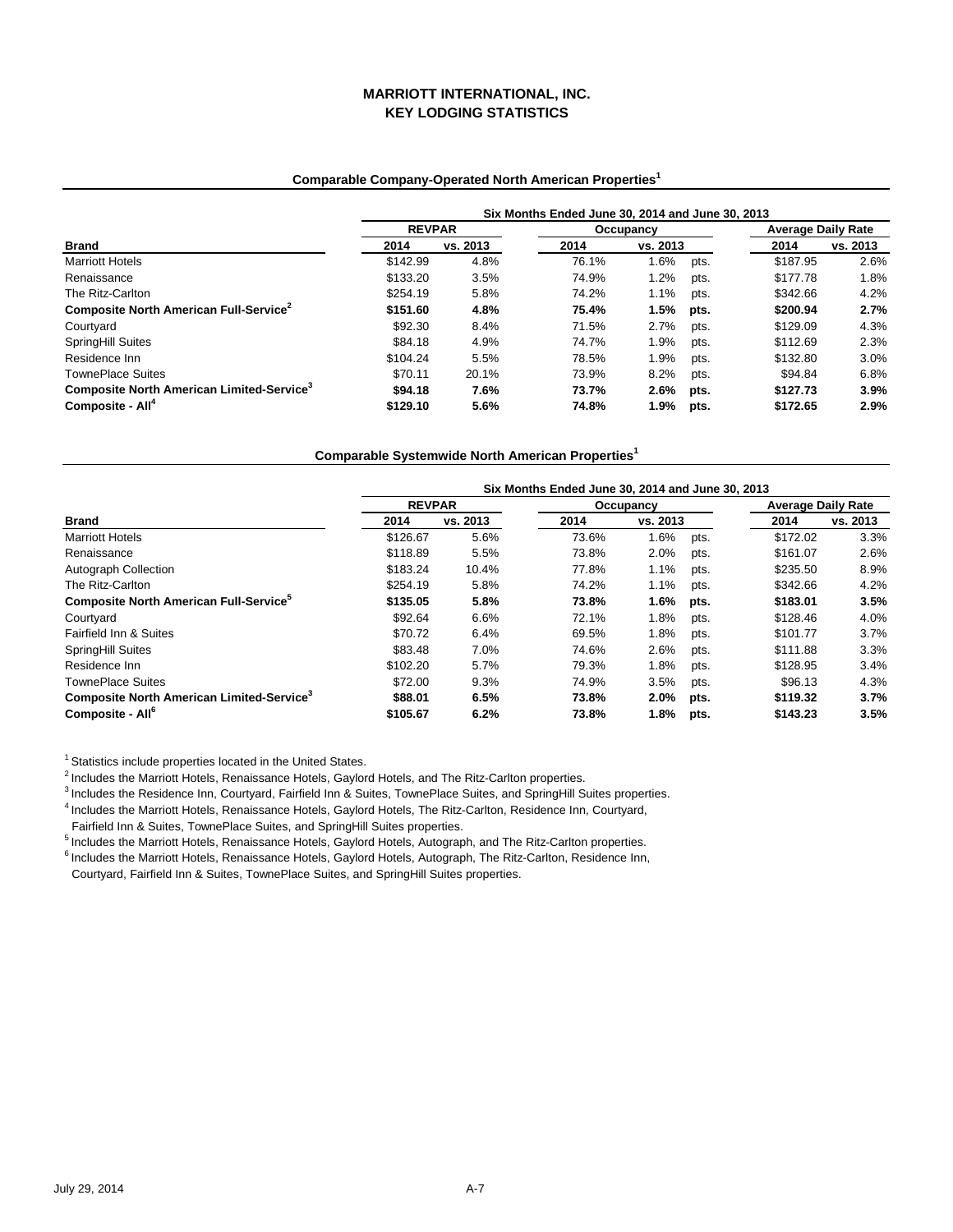# **MARRIOTT INTERNATIONAL, INC. NON-GAAP FINANCIAL MEASURES EBITDA AND ADJUSTED EBITDA**

(\$ in millions)

|                                                                                                  | <b>Fiscal Year 2014</b> |     |                   |     |
|--------------------------------------------------------------------------------------------------|-------------------------|-----|-------------------|-----|
|                                                                                                  | <b>First</b><br>Quarter |     | Second<br>Quarter |     |
| Net Income                                                                                       | \$                      | 172 | \$                | 192 |
| Interest expense                                                                                 |                         | 30  |                   | 30  |
| Tax provision                                                                                    |                         | 59  |                   | 93  |
| Depreciation and amortization                                                                    |                         | 26  |                   | 32  |
| Depreciation classified in Reimbursed costs                                                      |                         | 12  |                   | 13  |
| Interest expense from unconsolidated joint ventures                                              |                         |     |                   |     |
| Depreciation and amortization from unconsolidated joint ventures                                 |                         | 4   |                   | 3   |
| <b>EBITDA **</b>                                                                                 |                         | 304 |                   | 364 |
| <b>EDITION</b> impairment charge<br>Share-based compensation (including share-based compensation |                         | 10  |                   | 15  |
| reimbursed by third-party owners)                                                                |                         | 25  |                   | 29  |
| Adjusted EBITDA **                                                                               |                         | 339 |                   | 408 |
|                                                                                                  |                         |     |                   |     |

**Increase over 2013 Quarterly Adjusted EBITDA\*\* 12% 10%**

|                                                                  | <b>Fiscal Year 2013</b> |                         |    |                   |    |                         |    |                          |    |              |  |
|------------------------------------------------------------------|-------------------------|-------------------------|----|-------------------|----|-------------------------|----|--------------------------|----|--------------|--|
|                                                                  |                         | <b>First</b><br>Quarter |    | Second<br>Quarter |    | <b>Third</b><br>Quarter |    | <b>Fourth</b><br>Quarter |    | <b>Total</b> |  |
| Net Income                                                       | S                       | 136                     | \$ | 179               | \$ | 160                     | \$ | 151                      | \$ | 626          |  |
| Interest expense                                                 |                         | 31                      |    | 29                |    | 28                      |    | 32                       |    | 120          |  |
| Tax provision                                                    |                         | 65                      |    | 84                |    | 63                      |    | 59                       |    | 271          |  |
| Depreciation and amortization                                    |                         | 25                      |    | 33                |    | 34                      |    | 35                       |    | 127          |  |
| Depreciation classified in Reimbursed costs                      |                         | $12 \overline{ }$       |    | 12                |    | 12                      |    | 12                       |    | 48           |  |
| Interest expense from unconsolidated joint ventures              |                         |                         |    |                   |    |                         |    |                          |    | 4            |  |
| Depreciation and amortization from unconsolidated joint ventures |                         |                         |    |                   |    |                         |    |                          |    | 13           |  |
| <b>EBITDA**</b>                                                  |                         | 273                     |    | 341               |    | 301                     |    | 294                      |    | 1,209        |  |
| Share-based compensation (including share-based compensation     |                         |                         |    |                   |    |                         |    |                          |    |              |  |
| reimbursed by third-party owners)                                |                         | 30                      |    | 31                |    | 28                      |    | 27                       |    | 116          |  |
| <b>Adjusted EBITDA **</b>                                        |                         | 303                     |    | 372               |    | 329                     |    | 321                      |    | 1,325        |  |

\*\* Denotes non-GAAP financial measures. Please see pages A-12 and A-13 for information about our reasons for providing these alternative financial measures and the limitations on their use.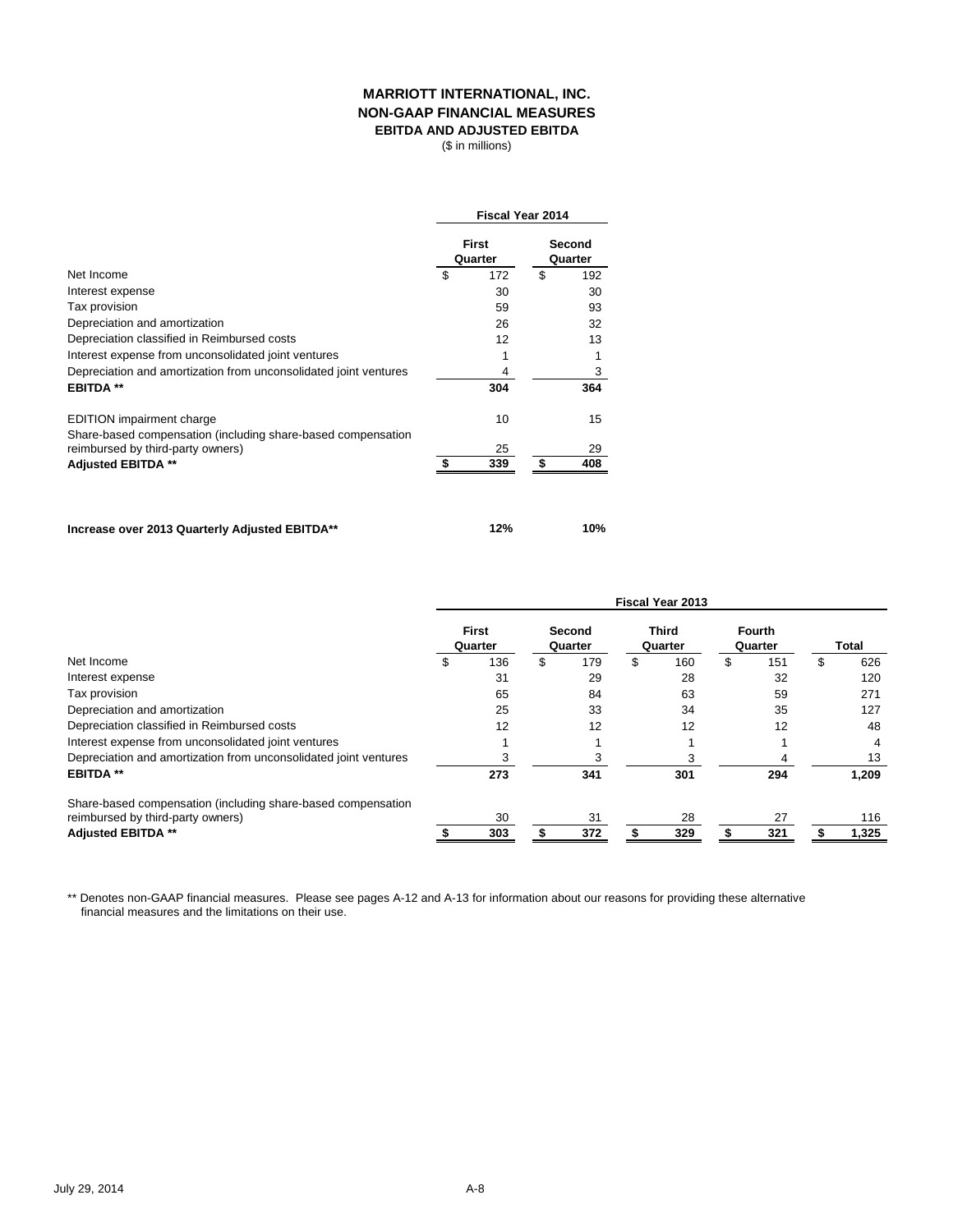#### **MARRIOTT INTERNATIONAL, INC. NON-GAAP FINANCIAL MEASURES FULL YEAR EBITDA AND ADJUSTED EBITDA FORECASTED 2014**

(\$ in millions)

|                                                                                                   | Range                   |       |                |                    |    |                |
|---------------------------------------------------------------------------------------------------|-------------------------|-------|----------------|--------------------|----|----------------|
|                                                                                                   | <b>Estimated EBITDA</b> |       |                | <b>As Reported</b> |    |                |
|                                                                                                   |                         |       | Full Year 2014 |                    |    | Full Year 2013 |
| Net Income                                                                                        | \$                      | 712   | \$             | 747                | \$ | 626            |
| Interest expense                                                                                  |                         | 120   |                | 120                |    | 120            |
| Tax provision                                                                                     |                         | 313   |                | 328                |    | 271            |
| Depreciation and amortization                                                                     |                         | 120   |                | 120                |    | 127            |
| Depreciation classified in Reimbursed costs                                                       |                         | 50    |                | 50                 |    | 48             |
| Interest expense from unconsolidated joint ventures                                               |                         | 5     |                | 5                  |    | 4              |
| Depreciation and amortization from unconsolidated joint ventures                                  |                         | 15    |                | 15                 |    | 13             |
| <b>EBITDA **</b>                                                                                  |                         | 1,335 |                | 1,385              |    | 1,209          |
| EDITION impairment charge                                                                         |                         | 25    |                | 25                 |    |                |
| Share-based compensation (including share-based compensation reimbursed<br>by third-party owners) |                         |       |                |                    |    |                |
|                                                                                                   |                         | 105   |                | 105                |    | 116            |
| <b>Adjusted EBITDA **</b>                                                                         |                         | 1,465 | S              | 1,515              |    | 1,325          |
| Increase over 2013 Adjusted EBITDA**                                                              |                         | 11%   |                | 14%                |    |                |

\*\* Denotes non-GAAP financial measures. See pages A-12 and A-13 for information

about our reasons for providing these alternative financial measures and the limitations on their use.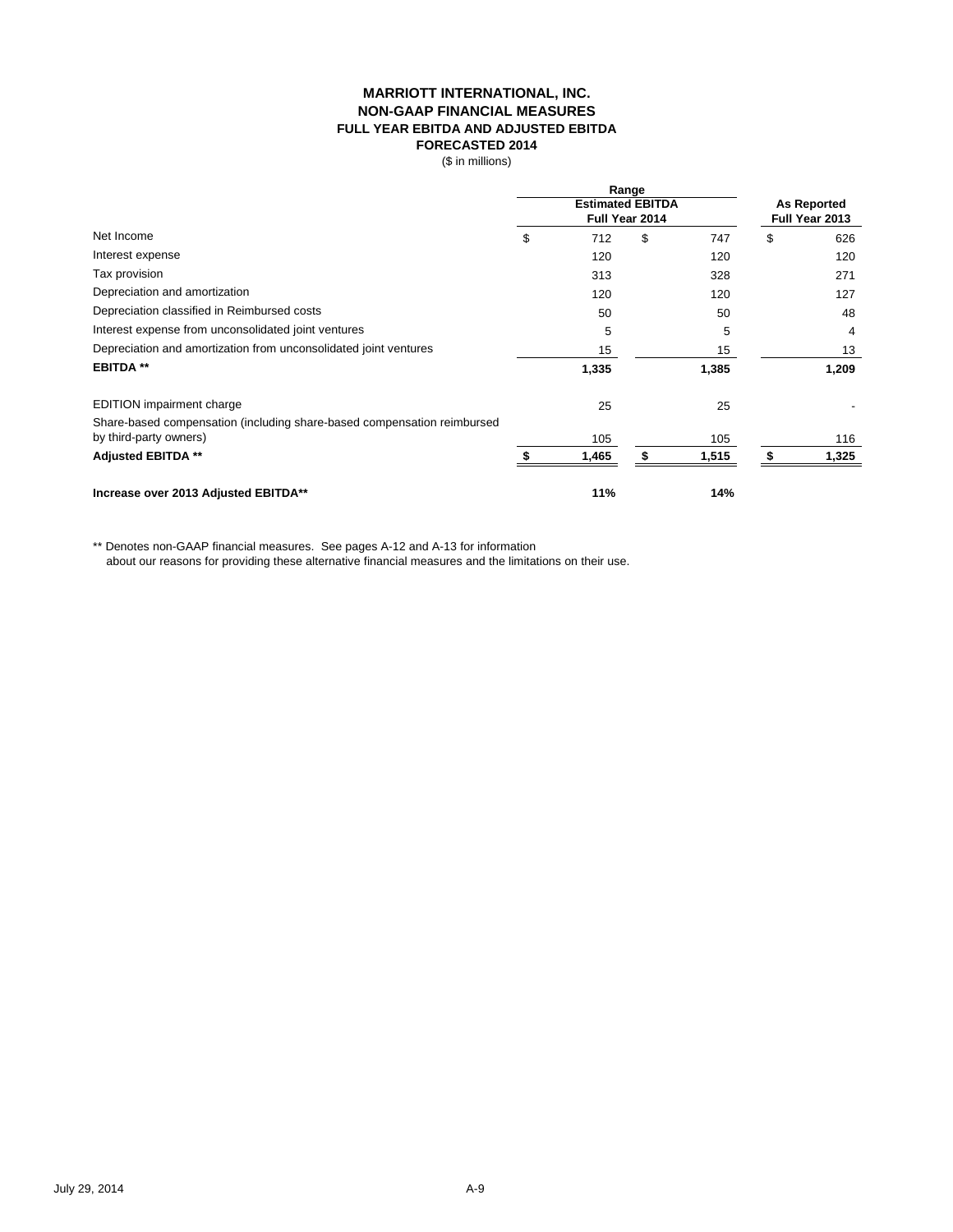### **MARRIOTT INTERNATIONAL, INC. NON-GAAP FINANCIAL MEASURES ADJUSTED OPERATING INCOME MARGIN EXCLUDING COST REIMBURSEMENTS AND OTHER CHARGES SECOND QUARTER 2014 AND 2013**

(\$ in millions)

| <b>OPERATING INCOME MARGIN</b>                            | Second<br>Quarter<br>2014 | Second<br>Quarter<br>2013 |     |         |
|-----------------------------------------------------------|---------------------------|---------------------------|-----|---------|
| <b>Operating Income</b>                                   |                           | 316                       |     | 279     |
| Total revenues as reported                                | \$                        | 3.484                     | \$. | 3,263   |
| Less: cost reimbursements                                 |                           | (2,763)                   |     | (2,610) |
| Total revenues excluding cost reimbursements **           |                           | 721                       |     | 653     |
| Operating income margin, excluding cost reimbursements ** |                           | 44%                       |     | 43%     |

| ADJUSTED OPERATING INCOME MARGIN                      | Second<br>Quarter<br>2014 | Second<br>Quarter<br>2013 |  |     |
|-------------------------------------------------------|---------------------------|---------------------------|--|-----|
| Operating Income                                      | S                         | 316                       |  | 279 |
| Add: EDITION impairment charge                        |                           | 15                        |  |     |
| Add: Venezuela currency loss                          |                           |                           |  |     |
| Operating income, as adjusted **                      |                           | 338                       |  | 279 |
| Adjusted operating income increase over prior year ** |                           | 21%                       |  |     |

**Adjusted operating income margin, excluding cost reimbursements and other charges \*\* 47%**

\*\* Denotes non-GAAP financial measures. Please see pages A-12 and A-13 for information about our reasons for providing these alternative financial measures and the limitations on their use.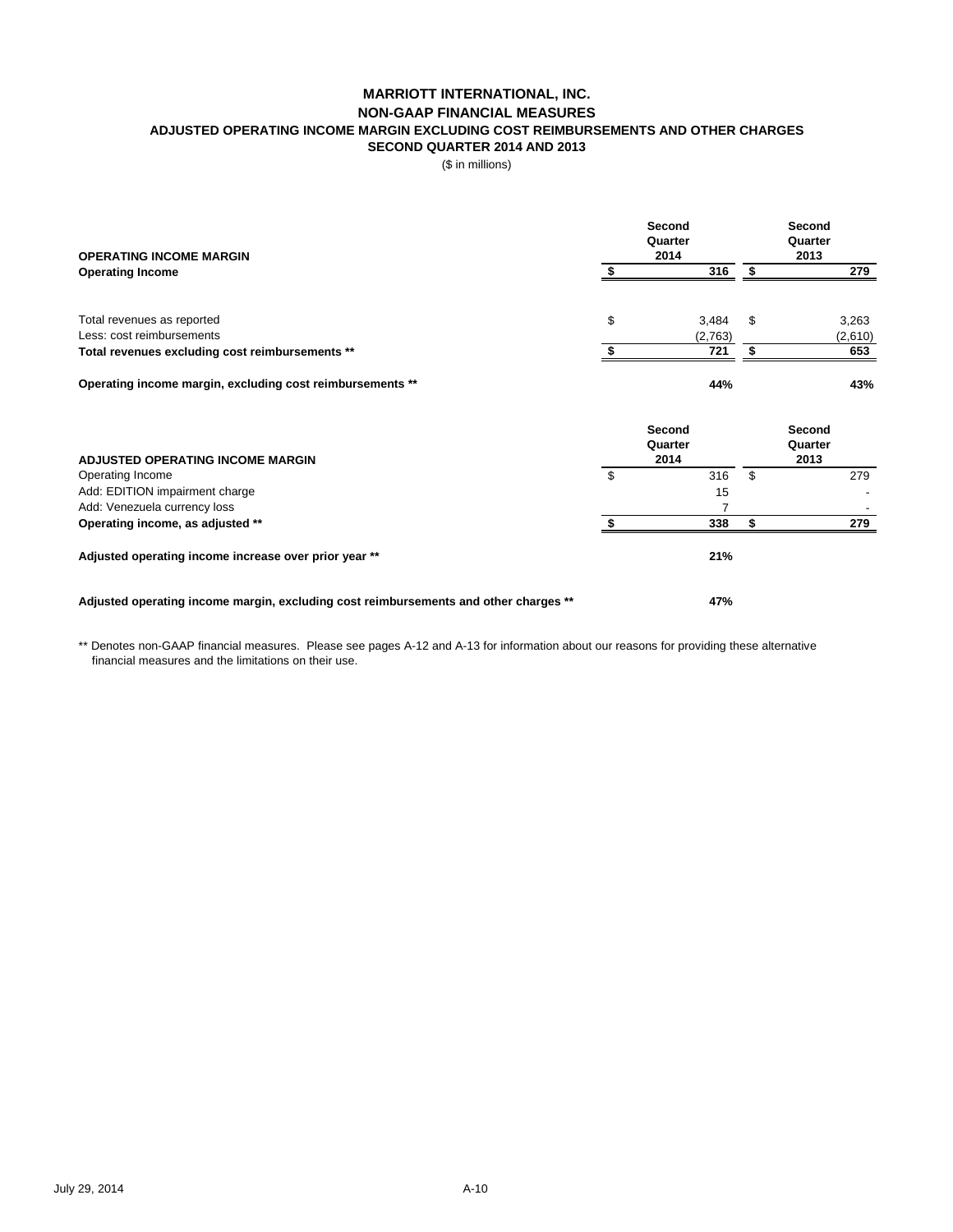### **MARRIOTT INTERNATIONAL, INC. NON-GAAP FINANCIAL MEASURES ADJUSTED 2014 EPS EXCLUDING OTHER CHARGES, NET OF TAX**

(in millions, except per share amounts)

|                                            | Second<br>Quarter<br>2014 | Second<br>Quarter<br>2013 |    |       |
|--------------------------------------------|---------------------------|---------------------------|----|-------|
| Net income, as reported                    |                           | 192                       | \$ | 179   |
| Add: EDITION impairment charge, net of tax |                           | 9                         |    |       |
| Add: Venezuela currency loss, net of tax   |                           | 5                         |    |       |
| Add: Litigation reserve, net of tax        |                           |                           |    |       |
| Net income, as adjusted **                 | \$                        | 213                       |    |       |
| Diluted EPS, as reported                   |                           | 0.64                      |    | 0.57  |
| Add: EDITION impairment charge, net of tax |                           | 0.03                      |    |       |
| Add: Venezuela currency loss, net of tax   |                           | 0.02                      |    |       |
| Add: Litigation reserve, net of tax        |                           | 0.02                      |    |       |
| Diluted EPS, as adjusted **                |                           | 0.71                      |    |       |
| <b>Diluted Shares</b>                      |                           | 298.7                     |    | 314.0 |
| Increase over 2013 Diluted EPS             |                           | 12%                       |    |       |
| Adjusted increase over 2013 Diluted EPS ** |                           | 25%                       |    |       |

\*\* Denotes non-GAAP financial measures. See page A-12 and A-13 for information about our reasons for providing these alternative financial measures and the limitations on their use.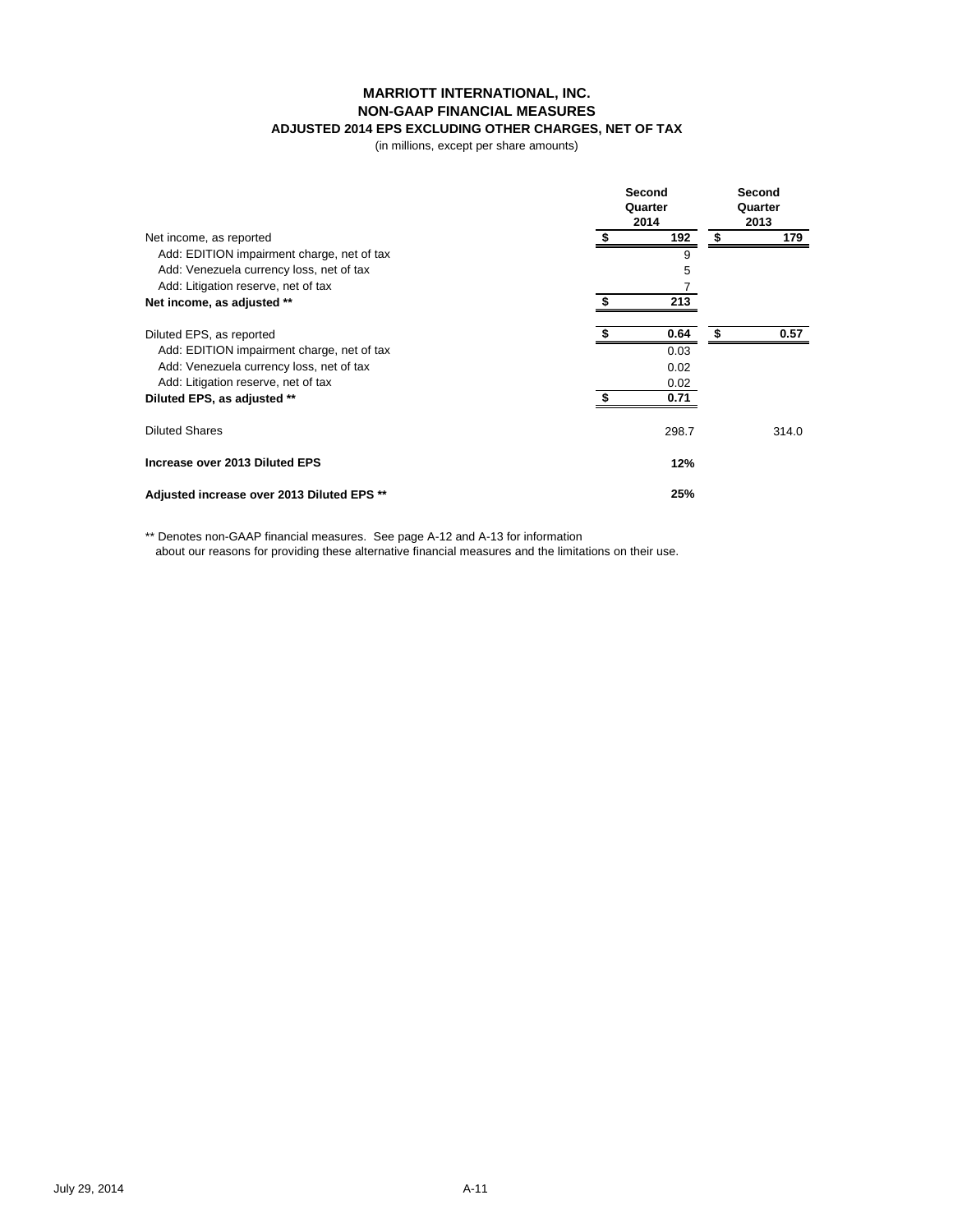## **MARRIOTT INTERNATIONAL, INC. NON-GAAP FINANCIAL MEASURES**

In our press release and schedules, and on the related conference call, we report certain financial measures that are not required by, or presented in accordance with United States generally accepted accounting principles ("GAAP"). We discuss management's reasons for reporting these non‐GAAP measures below, and the press release schedules reconcile the most directly comparable GAAP measure to each non‐GAAP measure that we refer to (identified by a double asterisk on the preceding pages). Although management evaluates and presents these non‐GAAP measures for the reasons described below, please be aware that these non‐GAAP measures have limitations and should not be considered in isolation or as a substitute for revenue, operating income, income from continuing operations, net income, earnings per share or any other comparable operating measure prescribed by GAAP. In addition, we may calculate and/or present these non‐GAAP financial measures differently than measures with the same or similar names that other companies report, and as a result, the non‐GAAP measures we report may not be comparable to those reported by others.

**Adjusted Measures that Exclude 2014 Second Quarter Charges.** We recorded charges of \$33 million pre‐tax (\$21 million after-tax) in the second quarter of 2014, none of which were allocated to any of our business segments, consisting of: (1) a \$15 million impairment charge recorded in the "Depreciation, amortization, and other" caption of our Income Statement following an evaluation of our EDITION hotels for recovery and determination that our cost estimates exceeded our total fixed sales price; (2) an \$11 million charge recorded in "Equity in losses" caption of our Income Statement for a litigation reserve; and (3) a \$7 million charge recorded in the "General, administrative, and other" caption of our Income Statement for foreign currency exchange losses from the devaluation of assets denominated in Venezuelan Bolivars. We believe that measures that exclude these 2014 second quarter charges are a meaningful measure of our performance because these measures permit period-over-period comparisons of our ongoing core operations before these items and facilitate our comparison of results before these items with results from other lodging companies.

**Earnings Before Interest Expense, Taxes, Depreciation and Amortization ("EBITDA") and Adjusted EBITDA**. EBITDA, a financial measure that is not required by, or presented in accordance with GAAP, reflects net income excluding the impact of interest expense, provision for income taxes, depreciation and amortization. We believe that EBITDA is a meaningful indicator of operating performance because we use it to measure our ability to service debt, fund capital expenditures, and expand our business. We also use EBITDA, as do analysts, lenders, investors and others, to evaluate companies because it excludes certain items that can vary widely across different industries or among companies within the same industry. For example, interest expense can be dependent on a company's capital structure, debt levels, and credit ratings. Accordingly, the impact of interest expense on earnings can vary significantly among companies. The tax positions of companies can also vary because of their differing abilities to take advantage of tax benefits and because of the tax policies of the jurisdictions in which they operate. As a result, effective tax rates and provision for income taxes can vary considerably among companies. EBITDA also excludes depreciation and amortization expense which we report under "Depreciation, amortization, and other" as well as depreciation included under "Reimbursed costs" in our Consolidated Statements of Income, because companies utilize productive assets of different ages and use different methods of both acquiring and depreciating productive assets. These differences can result in considerable variability in the relative costs of productive assets and the depreciation and amortization expense among companies.

We also believe that Adjusted EBITDA, another non-GAAP financial measure, is a meaningful indicator of operating performance. Our Adjusted EBITDA reflects adjustments to exclude pre-tax impairment charges of \$10 million in the 2014 first quarter and \$15 million in the 2014 second quarter, both which relate to the impairment charge described more fully above, and share-based compensation expense for all periods presented. Because companies use share-based payment awards differently, both in the type and quantity of awards granted, we excluded share-based compensation expense to address considerable variability among companies in recording compensation expense. We believe that Adjusted EBITDA that excludes these items is a meaningful measure of our operating performance because it permits period-over-period comparisons of our ongoing core operations before these items and facilitates our comparison of results before these items with results from other lodging companies.

EBITDA and Adjusted EBITDA have limitations and should not be considered in isolation or as substitutes for performance measures calculated under GAAP. Both of these non-GAAP measures exclude certain cash expenses that we are obligated to make. In addition, other companies in our industry may calculate EBITDA and in particular Adjusted EBITDA differently than we do or may not calculate them at all, limiting the usefulness of EBITDA and Adjusted EBITDA as comparative measures.

**Adjusted 2014 EPS Excluding 2014 Other Charges, Net of Tax.** Our EPS excludes charges of \$33 million pre‐tax (\$21 million after-tax) that we recorded in the second quarter of 2014, each of which we describe more fully above. We believe that EPS excluding these items is a meaningful measure of our performance because it permits period-over-period comparisons of our ongoing core operations before these items and facilitates our comparison of results before these items with results from other lodging companies.